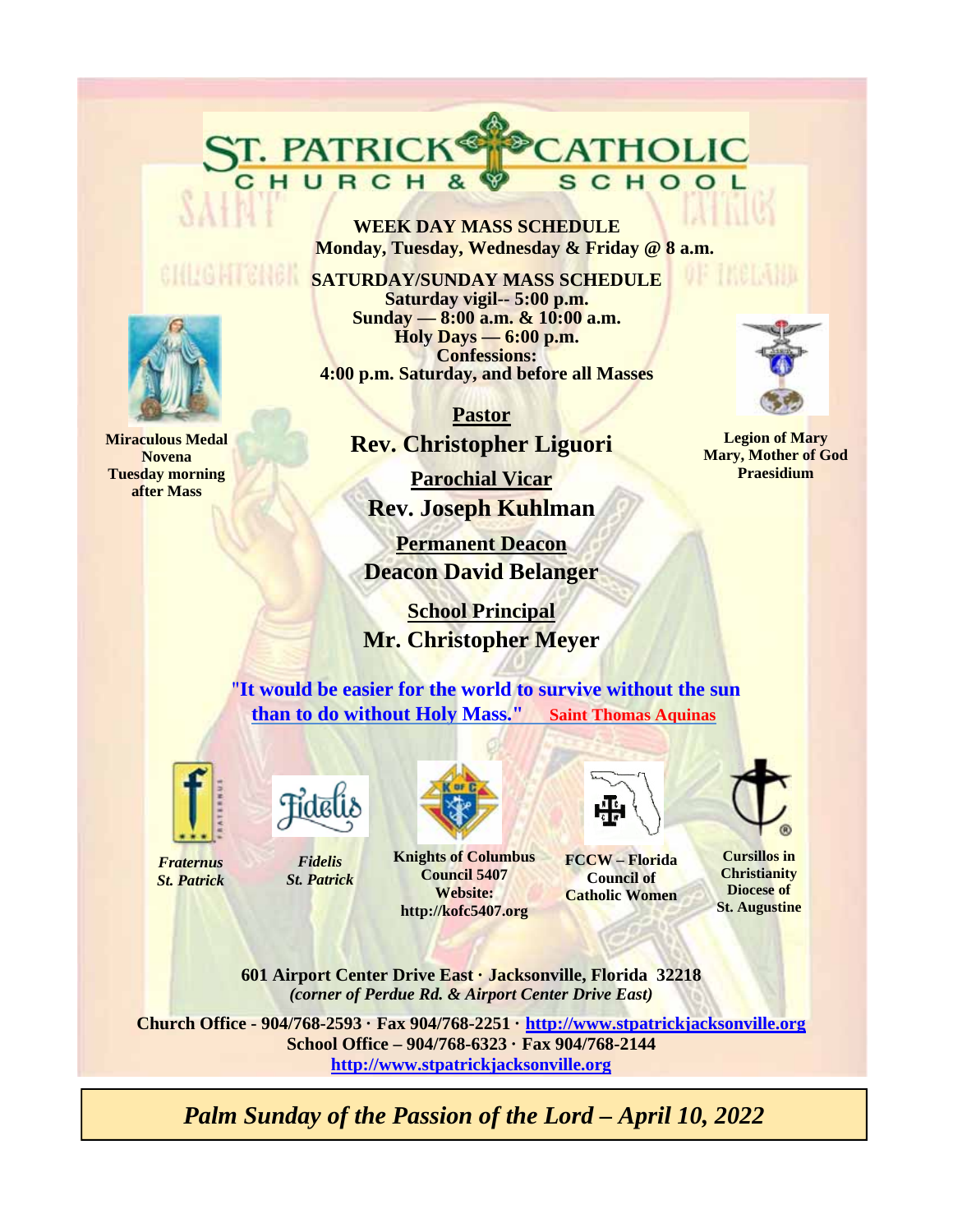# **From Fr. Liguori,**

## **Today and Good Friday the Passion of the Lord is proclaimed by the Deacon only- there are no parts for the people.**

Holy Week

Monday, Tuesday, Wednesday- Morning Mass-8:00 am

April 14 - 6:00 pm Evening Mass of the Lord's Supper

April 15 - Good Friday 3:00 pm Celebration of the Lord's Passion 6:00 pm Stations of the Cross

April 16- Holy Saturday-8:30 pm - The Easter Vigil in the Holy Night (**no 5pm Mass**) April 17 - Easter Sunday of the Lord's Resurrection 8:00 am & 10:00 am 12 noon sung Latin Mass

April 24 Divine Mercy Sunday 5:00 pm Vigil 8:00 am & 10:00 am 3:00 pm - sung Chaplet of Divine Mercy +++++++++++++++++++++++++++++++++++++++++++++++++++++++++

Remember the palms you take with you today have been blessed- therefore they become sacramentals. It's common to put then behind a crucifix or holy picture in your home. For disposal, they must be burned or buried.

+++++++++++++++++++++++++++++++++++++++++++++++++++++++++

## **A reminder the only vigil Mass next Saturday is the Easter Vigil at 8:30 pm. There is NO 5 pm Mass.**

**+++++++++++++++++++++++++++++++++++++++++++++++++++++++++ The Blessed Sacrament is Exposed every Tuesday evening from 6 pm-7 pm for your quiet prayer time. Confessions available. Come and spend some time with Our Lord!** 

**++++++++++++++++++++++++++++++++++++++++++++++++++++++++**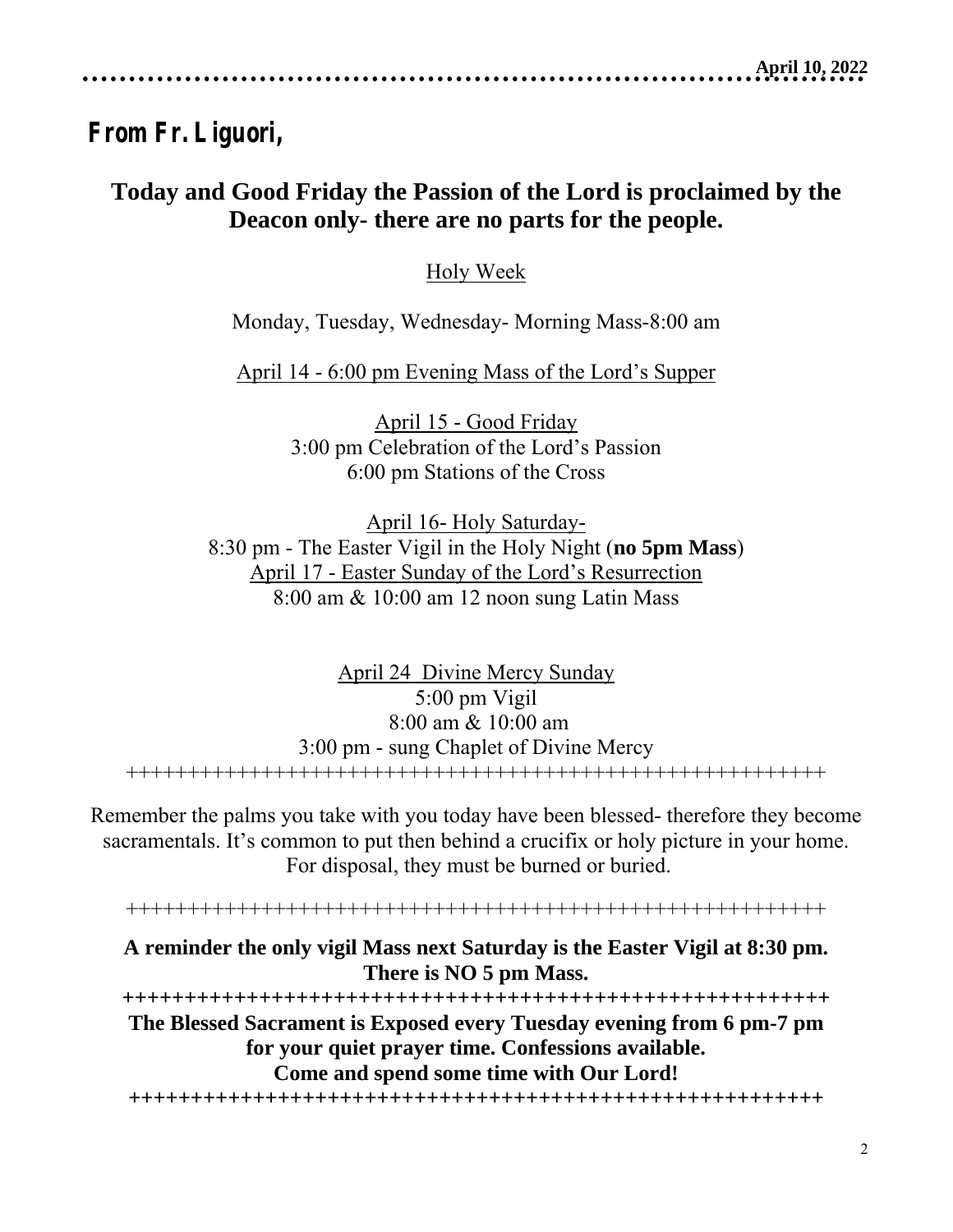#### *Welcome*

If you are new to the parish or recently returning to the church, we welcome you. Please consider registering with our parish. Parish registration forms on the pamphlet wall in the church vestibule, to the left of the rest rooms, and on our church website. Fill out the form & place it in the offertory at mass, or drop it off or mail it to the church office.

**Sacrament of Marriage ~** Contact a priest at least 8-12 months in advance before you arrange your wedding date.

**Sacrament of Baptism --** Parents must be registered parishioners, and are expected to attend a Baptism preparation class. To schedule a class, please text or call Cathy Taylor, 904- 860-3891, For further information, and to schedule a date for Baptism, contact Alice in the parish office: 768-2593, Ext. 4#, or email ahavener@spcsjax.org

#### **Mass Intentions**



| Saturday, April 9         | Detse                             |
|---------------------------|-----------------------------------|
| 5 PM                      | $\bigoplus$ Theresa Viets         |
|                           | By Christine Viets                |
| Sunday, April 10          |                                   |
|                           | 8 AM For Parishioners             |
|                           | 10 AM Rachel Hardin               |
|                           | By Mike & Tracy Hardin            |
| Monday, April 11          |                                   |
|                           |                                   |
|                           | By the Nowicki Family             |
| 8 AM                      | ♦ Louie D. Jenkins, Jr.           |
|                           | By Orga Jenkins                   |
| Tuesday, April 12         |                                   |
|                           |                                   |
|                           | By the Nowicki Family             |
| 8 AM                      | Holy Souls in Purgatory           |
|                           | <b>Requested By Donor</b>         |
|                           | Wednesday, April 13               |
| 8 AM                      | † Patrick John Keegan             |
|                           | By Justin & Kourtney Kuhlman      |
| <u>Thursday, April 14</u> |                                   |
| 6 PM                      | Evening Mass of the Lord's Supper |
| Friday, April 15          |                                   |
|                           | Good Friday                       |

#### **Would you like to have a Mass celebrated**

**……***.In Memory of someone deceased, In Thanksgiving or for Special Intentions for yourself or a relative or friend.* Please contact Alice in the church office – email: ahavener@spcsjax.org or call 768-2593, Ext. 4# for further information. (*suggested offering ~ \$10)* 

#### **Red Sanctuary Candle**

*In Memory of Louie D. Jenkins, Jr*. *By Orga Jenkins ~dedicated April 11 thru April 17, 2022~*   $\bigcirc$   $\bigcirc$   $\bigcirc$ 

#### **From Catholic Charities…**

The invasion of Ukraine has created an urgent need for Catholic Charities Jacksonville to provide aid to those actively fleeing the country.

Catholic Charities is working in partnership with the federal government and the United States Conference of Catholic Bishops (USCCB), but we need the community's help for these individuals and families who have survived unimaginable trauma and continue to process the ramifications of the conflict in their home country.

To learn how to support the effort locally, you can visit https://www.ccbjax.org/ukraine to learn more about how to donate, volunteer or donate furniture.

## *We are starting back with a choir!*

you or anyone you know is interested in joining, please contact Matt Daniel, Director of Music, at mdaniel@spcsjax.org

**Sacrament of the Anointing of the Sick ~ Call Father Liguori for this sacrament if you or someone** you know is seriously ill or in danger of death. 768-2593, Ext. 1 (and the "#" sign)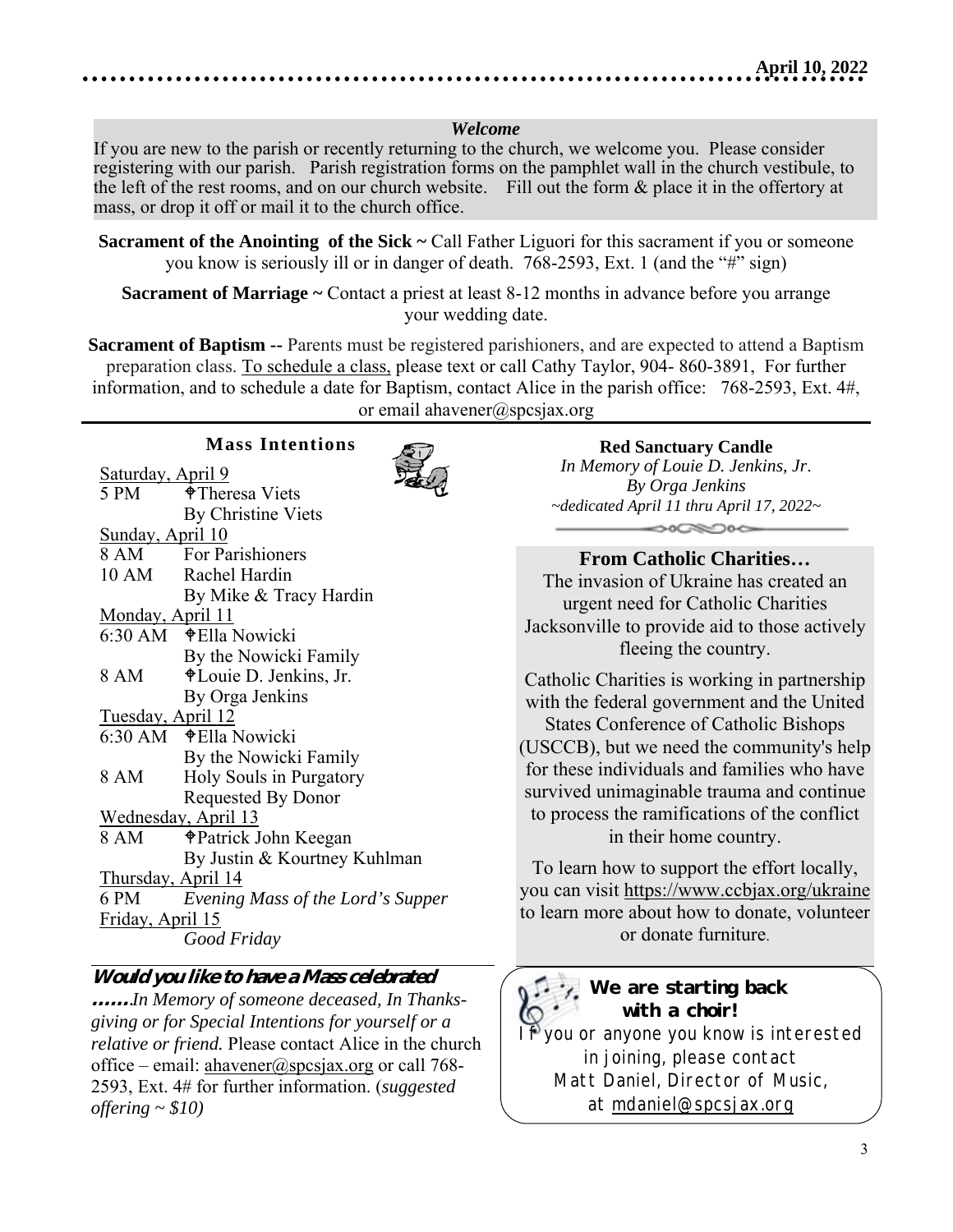## *Please Pray for….our loved ones that may be ill, in the hospital, hospice, or at home.*



Brenda Amicarelle Janet Lee Barbour Mary Barone Jennifer Bowen Roxanna Bowen Charles Breen Braden Crowley Benignino Dominguez Juanita Dominguez Carmelo Dominguez Miriam Dominguez David Eggers Elizabeth Elliot Mary Galvin Lola Hannah Alma Harrell Sandra Hayes Carl Hemple Jessica Hester Mike Hester Madeline Huggins Orga Jenkins

 $\overline{a}$ 

...

..

Cindy Johnson Amanda Keene Gerald Keyburn Gail Long Bill McCoy Michael McMillian Susan McNally Dodi Miller Andrew Nowicki Shirley Oxley Jeremy Paterno Nancy Quina Arlene Shafer David Shelton Jeanne Smith Michael Stewart Leilani Telgana Joseph Thompson Daniel Twehues Avanti Upshaw Chris Yoachum Hazel Yoachum



#### *Remember to say a prayer for our military, especially for:*

Miguel Aponte, Nicholas Brewer, Matt Burns,  Aaron Croxton, Cameron Croxton, Tabitha Doyle, David Gill, Austin Ingle, Bryan Johnson, Joshua Lambert, Nicholas McVay, Derek Morris, Dalton Muckenfuss, Paul Nguyen, Thomas Reeder, Christopher Rosa, IV, David "Trey" Sparks, III, Mikell Starratt, Troy Svehla, Ron Valencia, Kevin G. White

*Note: To add or remove a name, please call the church ffi 768 2593 E 4# Ali Th k !*

#### **Palm Sunday of the Passion of the Lord April 10, 2022**

 The Lord GOD is my help, therefore I am not disgraced.

 *— Isaiah 50:7a*



#### **SAINTS AND SPECIAL OBSERVANCES**

| Sunday:    | Palm Sunday of the Passion of the Lord |
|------------|----------------------------------------|
| Monday:    | Monday of Holy Week                    |
| Tuesday:   | Tuesday of Holy Week                   |
| Wednesday: | Wednesday of Holy Week                 |
| Thursday:  | Holy Thursday; Paschal Triduum begins  |
| Friday:    | Friday of the Passion of the Lord      |
|            | (Good Friday); Fast and Abstinence;    |
|            | Income Tax Day; Passover begins        |
| Saturday:  | Holy Saturday; Vigil of Easter         |

#### **TODAY'S READINGS**

**Gospel at the Procession with Palms** — Jesus' entry into Jerusalem (Luke 19:28-40).

**First Reading** — In spite of my sufferings I am not disgraced. I am not put to shame (Isaiah 50:4-7).

**Psalm** — My God, my God, why have you abandoned me? (Psalm 22).

**Second Reading** — Christ emptied himself, and God filled this emptiness with exaltation (Philippians 2:6- 11).

**Gospel** — The account of Christ's passion according to Luke (Luke 22:14 — 23:56 [23:1-49]).

#### **READINGS FOR THE WEEK**

| Monday:   | Is 42:1-7; Ps 27:1-3, 13-14; Jn 12:1-11                   |
|-----------|-----------------------------------------------------------|
| Tuesday:  | Is 49:1-6; Ps 71:1-6, 15, 17; Jn 13:21-33, 36-38          |
|           | Wednesday: Is 50:4-9a; Ps 69:8-10, 21-22, 31, 33-34;      |
|           | Mt 26:14-25                                               |
| Thursday: | Chrism Mass: Is 61:1-3ab, 6a, 8b-9;                       |
|           | Ps 89:21-22, 25, 27; Rv 1:5-8; Lk 4:16-21                 |
|           | Lord's Supper: Ex 12:1-8, 11-14;                          |
|           | Ps 116:12-13, 15-16bc, 17-18; 1 Cor 11:23-26;             |
|           | $Jn$ 13:1-15                                              |
| Friday:   | Is 52:13 -53:12; Ps 31:2, 6, 12-13, 15-16, 17, 25;        |
|           | Heb 4:14-16; 5:7-9; Jn $18:1 - 19:42$                     |
| Saturday: | a) Gn 1:1 - 2:2 [1:1, 26-31a]; Ps 104:1-2, 5-6,           |
|           | 10, 12, 13-14, 24, 35; or Ps 33:4-7, 12-13,               |
|           | 20-22; b) Gn 22:1-18 [1-2, 9a, 10-13, 15-18];             |
|           | Ps 16: 5, 8-11; c) Ex $14:15 - 15:1$ ; Ex $15:1$ -        |
|           | 6, 17-18; d) Is $54:5-14$ ; Ps $30:2$ , $4-6$ , $11-13$ ; |
|           | e) Is 55:1-11; Is 12:2-6; f) Bar 3:9-15, 32 --            |
|           | 4:4; Ps 19:8-11; g) Ez 36:16-17a, 18-28; Ps               |
|           | 42:3, 5; 43:3-4 or Is 12:2-3, 4bcd, 5-6 or Ps             |
|           | 51:12-15, 18-19; h) Rom 6:3-11; i) Ps 118:1-              |
|           | 2, 16-17, 22-23; Lk 24:1-12                               |
| Sunday:   | Acts 10:34a, 37-43; Ps 118:1-2, 16-17, 22-23;             |
|           | Col 3:1-4 or 1 Cor 5:6b-8; Jn 20:1-9 or Lk                |
|           | 24:1-12 or (at an afternoon or evening Mass)              |
|           | Lk 24:13-35                                               |
|           |                                                           |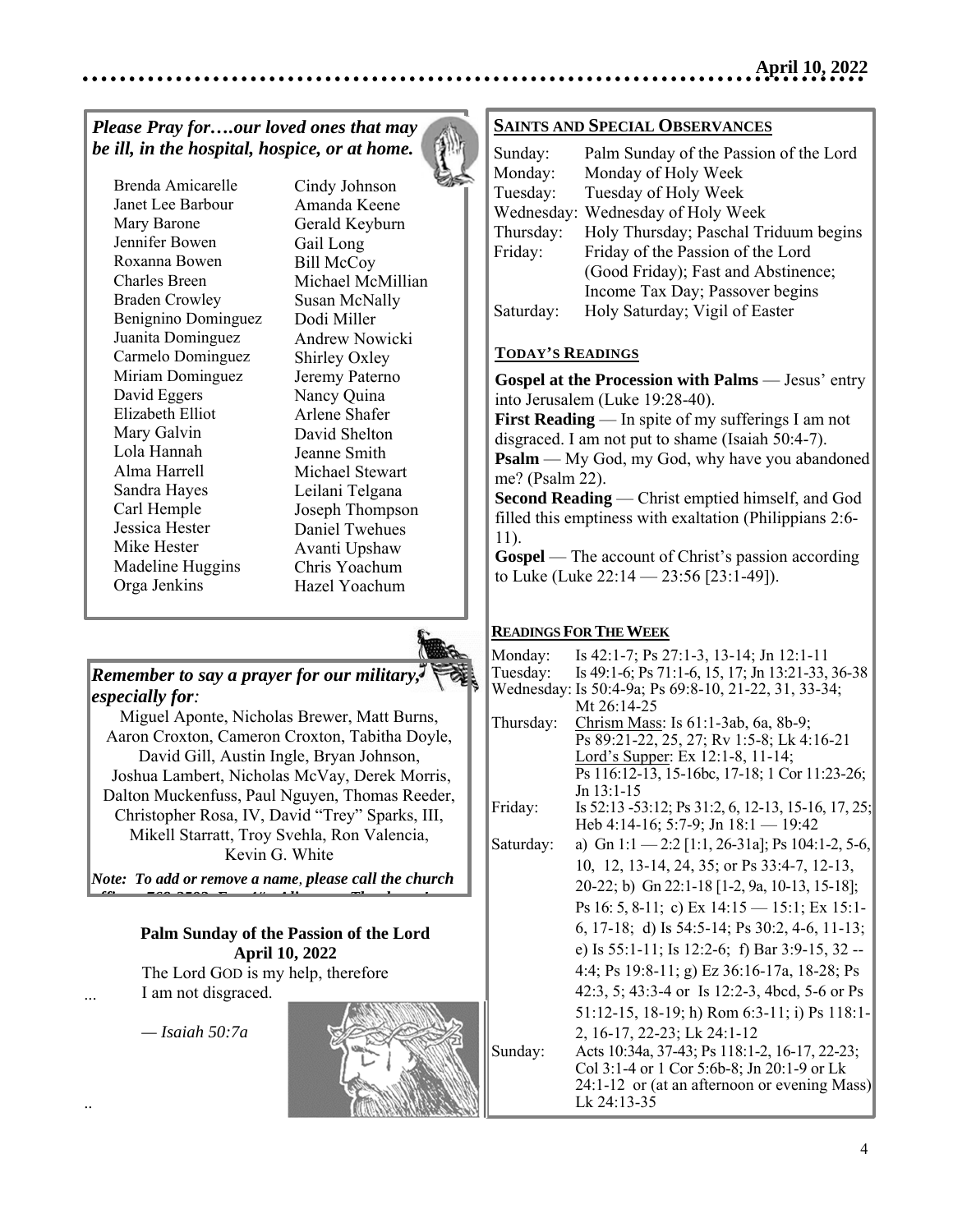#### **Knights of Columbus - Council #5407**

welcomes you and your family to St. Patrick Catholic Church. Join the largest men's catholic group. Make a difference in your church & community. Enjoy hanging out with your fellow Catholics. Provide security for your family.

*Our Council, meets on the first Thursday of every month*. Contact any knight for more information, or visit our website: www.kofc5407.org

#### **St. Patrick's JAX Council of Catholic Women**

**We meet the first Monday of the month**  From September thru June 6:30 pm--Rosary  $\sim$  7pm--Meeting

Jan Perry, Acting President at email: jmperry1949@gmail.com or call 904-718-5029

#### **Young at Hearts Senior Program**

Young at Hearts has not be hosting events during this pandemic. Questions/information, please contact: Becky Morris at 904- 551-6433, rebecca.morris.434@gmail.com

To enroll in online giving, go to our website:

**http://www.stpatrickjacksonville.org** Click on "Church" then, Click on "online giving" in the upper right hand corner.



## *Sacrificial Giving – April 2--3*

Offertory for this weekend will be listed in the next bulletin. For further information, you may Contact Lorrie at 768-2593, Ext. 3#

*Monthly loan payment: \$24,983.51* 

*~Remember St. Patrick's Church in your Will~* 

#### **St. Patrick's Moms Group**

We meet on the 3rd Monday of the month. For information on meetings, activities contact Emily Peterson stpatrickmoms@gmail.com

**Worldwide Marriage Encounter**. How would you rate your marriage? You are eligible for a Worldwide Marriage Encounter Weekend not because you need it, but because you and your marriage deserve it! It's a beautiful weekend experience designed for couples of all ages and backgrounds to enrich their marriage. Take advantage of this great gift to enhance your relationship and enjoy a love-filled weekend away together. Sign up today to attend an upcoming Worldwide Marriage Encounter Weekend on July 15-17, 2022 at Marywood Retreat Center in Jacksonville, FL or November 4-6, 2022 at St. Stephen Christian Retreat Center in Titusville, FL. For more information visit our website at wwme.org

` (FOCUS). **SAVE THE DATE -- The 2022 Florida Eucharistic Congress is June 17 at Queen of Peace** Catholic Church, Gainesville, and **June 18 at St. Joseph Catholic Church** in Jacksonville.This year's speakers include Archbishop Nelson Perez of Philadelphia, Marilyn Santos, associate director of the USCCB Secretariate of Evangelization and Catechesus, Joe Melendrez, a musical performer, speaker, youth minister and retreat leader, and Curtis Martin, founder and CEO of the Fellowship of Catholic University Students

#### **Bulletin Announcements**

Last day to submit announcements for the **April 24 bulletin is 12 pm. on Wednesday, April 13.** Please email your requests to Fr. Liguori – fatherliguori@hotmail.com For information, Contact Alice  $\omega$  ahavener  $\omega$ spcsjax.org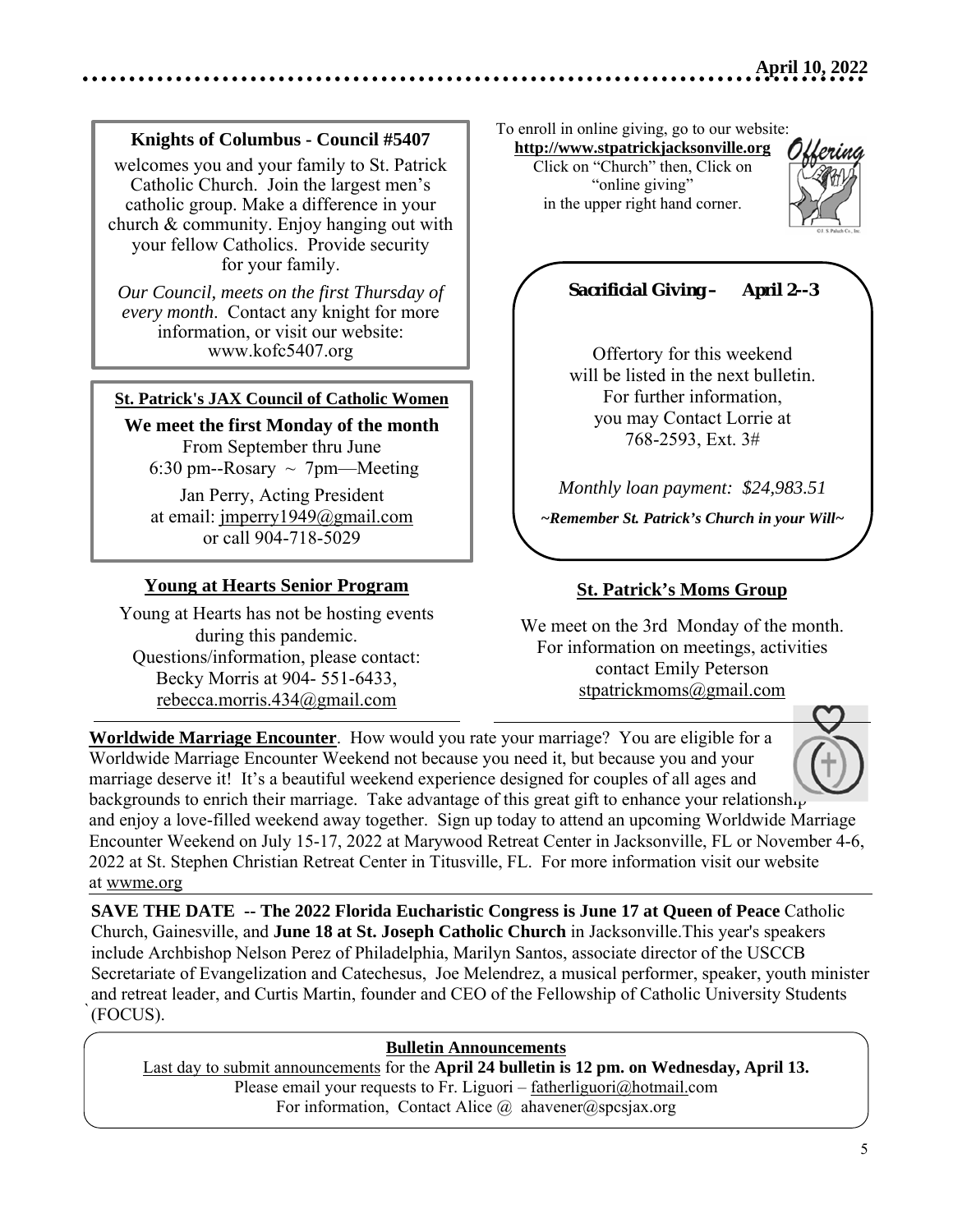## **Resources**

. . . . . . . . . . . . . .

**Ministries** 

. . . . . . . . . . . . . . .

| <b>Catholic Charities Food Pantry</b> On-going collection.<br>Place items in wheeled carts located in church<br>vestibute. Needed: on-going collection of cereal, peanut<br>butter, jelly, fruit cups, juice, pasta, soups, tuna and any<br>canned meat items. Thank you!<br>(St. Patrick's JAX<br>CCW                                                                                      | <b>Divine Mercy Cenacle</b> -- Tuesdays - 10:30am to 12<br>pm in the church. Readings from St. Faustina's Diary,<br>Sacred Scripture & the Catechism of the Catholic<br>Church. Meeting closes with the Divine Mercy<br>Chaplet. For information, Contact Irene Haywood @<br>904 307-3997 |
|---------------------------------------------------------------------------------------------------------------------------------------------------------------------------------------------------------------------------------------------------------------------------------------------------------------------------------------------------------------------------------------------|-------------------------------------------------------------------------------------------------------------------------------------------------------------------------------------------------------------------------------------------------------------------------------------------|
| Food Pantry is located at 1470 West 13th Street,                                                                                                                                                                                                                                                                                                                                            |                                                                                                                                                                                                                                                                                           |
| Jacksonville, 32209, on the campus of St Pius Catholic<br>Church. They serve 70 clients every Wednesday and<br>Friday. Food tickets are distributed beginning at 11<br>A.M. and distribution will start at 11:30 am and end at<br>1 pm.                                                                                                                                                     | <b>St. Patrick's Bible Study</b> -- Tuesdays $@7$ pm in the<br>parish hall. Please come and join our continuing Bible<br>Study. For further information, Contact: Gerald<br>Lamb, email apologistforlife@gmail.com                                                                        |
|                                                                                                                                                                                                                                                                                                                                                                                             | <b>Fraternus</b> -- For l boys grades 6th--12th. Meets on                                                                                                                                                                                                                                 |
| <b>Catholic Therapist Network -</b><br>Contact information for Network participants is<br>available at https://family.dosafl.com/therapists/<br>$($ or<br>phone diocesan office 904 262-3200). All participating                                                                                                                                                                            | Wednesdays from 6:45 to 8:15 pm—during the school<br>year. Inviting boys into Virtuous Catholic Manhood.<br>Sports, Food, Talks, Retreats. For information, email:<br>fraternusstpatrick@gmail.com                                                                                        |
| professionals<br>health<br>independent<br>mental<br>are<br>practitioners, currently licensed and insured. They are<br>Catholics in good standing and loyal to the theology,<br>traditions, and values of the Catholic faith. Caring and                                                                                                                                                     | Fidelis -- For girls grades 6th-12th. Meets on<br>Wednesdays during the school year from 6:15-8:15<br>Food, fun, fellowship, and sisterhood. Contact us at<br>fidelisstpatrick@gmail.com. Check out the Fidelis                                                                           |
| confidential Catholic support is available.                                                                                                                                                                                                                                                                                                                                                 | website to learn more at https://www.fidelisonline.org/.                                                                                                                                                                                                                                  |
|                                                                                                                                                                                                                                                                                                                                                                                             |                                                                                                                                                                                                                                                                                           |
| <b>Caring Choices</b> $\omega$ (866) 901-9647 is available<br>during an unplanned pregnancy to offer help thru<br>counseling, support, education and resources.<br><b>Rachel's Vineyard--Healing the Pain of Abortion</b><br>(weekend retreat) A beautiful opportunity for a man<br>or woman who is struggling with the emotional and<br>spiritual pain of an abortion in their life. These | <b>Formation</b><br><b>CCD/Religious Education Classes</b><br>Classes began September 12-to enroll, contact<br>Cathy Taylor, DRE., at 904-860-3891 or email<br>cataylor@addressplus.net.<br>Sundays from 11:15 am -12:15 pm                                                               |
| retreats are private, strictly confidential, and for                                                                                                                                                                                                                                                                                                                                        |                                                                                                                                                                                                                                                                                           |
| people of all faiths. Next retreat is May 20-22,<br>2022. All calls/inquiries are confidential. Call 904-<br>221-3232 or email                                                                                                                                                                                                                                                              | <b>Rite of Christian Initiation of Adults (RCIA)</b> is a<br>communal process designed to educate adults in the<br>Catholic Faith. The members of the RCIA process are:                                                                                                                   |
|                                                                                                                                                                                                                                                                                                                                                                                             | • Non-Catholics who want to learn about Catholicism;                                                                                                                                                                                                                                      |
| <b>ATTENTION:</b><br>The Diocese of St. Augustine treats all allegations of<br>sexual misconduct seriously and deals with all allegations<br>in a prompt, confidential, and thorough manner. To                                                                                                                                                                                             | Non-Catholics who want to become Catholic;<br>Catholics who have not been fully catechized and;<br>$\bullet$<br>• Catholics who want to refresh their knowledge of<br>their Catholic faith                                                                                                |
| Report Abuse, call the police or the Department of<br>Children and Families at (800) 962-2873. Or call the<br>Diocesan Victim Assistance Coordinator at (904) 208-<br>6979 or email inquiries $@$ dosafl.com. To report abuse by a                                                                                                                                                          | Classes will run from September thru May. The 2021-<br>2022 classes will meet on Monday evenings from<br>7:00pm-8:00pm in the school--all are welcome.                                                                                                                                    |